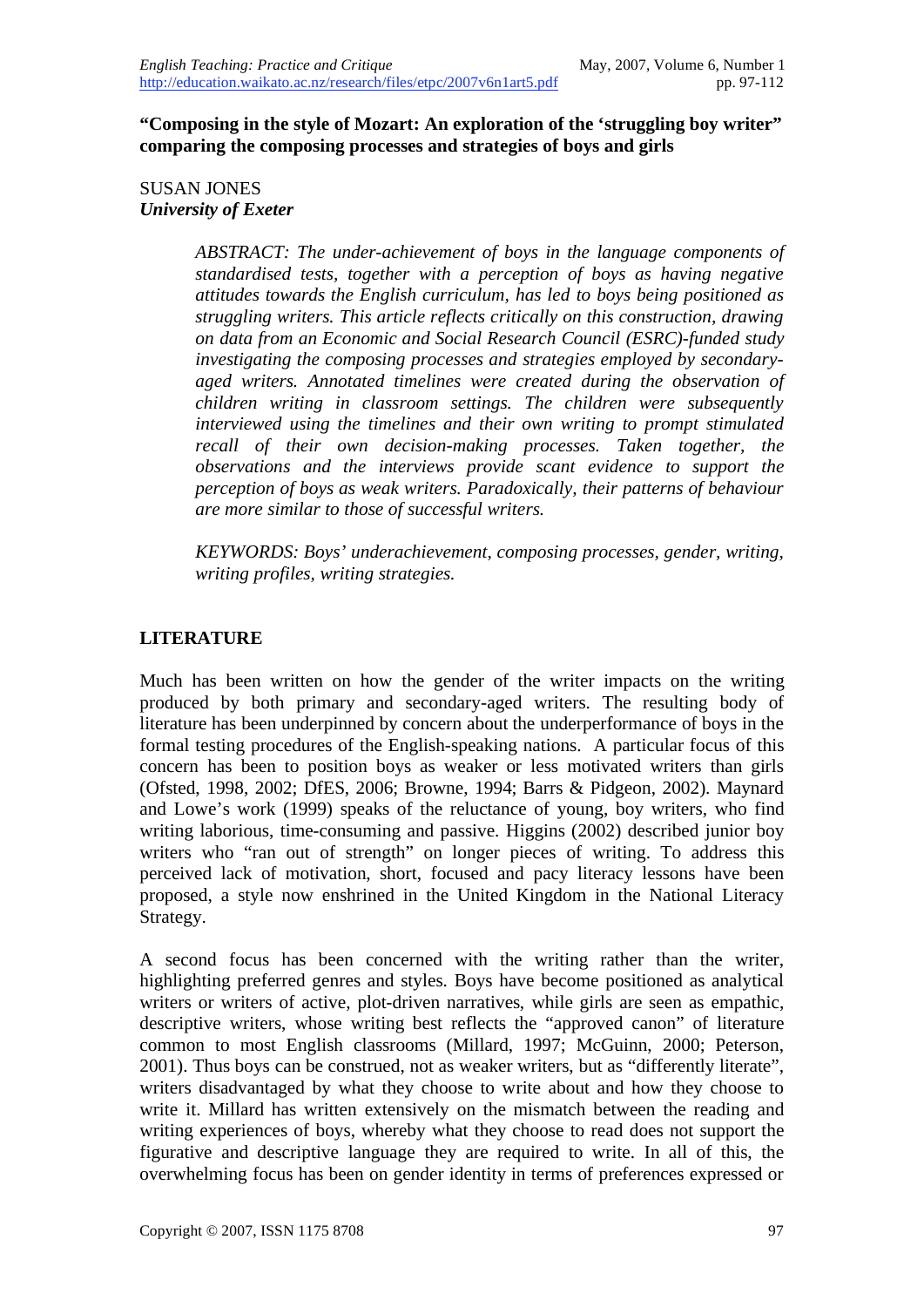attitudes exhibited towards writing tasks, or indeed manifested in the text. Nevertheless much of this remains highly contested: notions of hegemonic gender identities have been challenged (Butler, 1990; Epstein *et al*, 1998), as has the presentation of written text as likely to witness to identifiable gender characteristics (Francis *et al*, 2003; Jones & Myhill, 2007).

There is very little in the literature, however, that considers gender in relation to composing processes or patterns of writing behaviour. Daly (2002), reviewing research into boys and writing, comments that "boys mostly feature as the objects of research, on whom alternative practices are being trialled, rather than being measured in terms of their writing behaviour in class" (2002, p. 4). In contrast, this article reports on findings from an ESRC-funded project investigating children's composing processes and their own explicit knowledge of this process, which has allowed a tentative inquiry into what boys and girls do when they take up the pen, and their own perceptions of their own composing processes.

The most influential model of the composing process was proposed by Hayes and Flower in 1980 and comes from the cognitive psychological research tradition. This model highlights planning, translating and reviewing as the three significant components of the writing process. Significantly, they proposed that the relationship between the three processes was not linear or sequential, but iterative and interactive. Thus writers could be identified as showing different characteristics in terms of how the three processes were integrated into writing behaviour. Hayes and Flower referred to Mozartians and Beethovians: Mozartians undertake extensive planning, then frame and improve their writing sentence by sentence such that translating and revising are undertaken simultaneously. In contrast, Beethovians plan and translate quickly to generate a first draft, then engage in a lengthy revision process. Building on these two metaphors for writing behaviour, Hayes and Flower went on to identify four writing profiles.

- *Depth first:* whereby each sentence is planned, translated and reviewed before moving to the next sentence.
- *Postponed review:* typified by the writer attempting to generate the whole text in order to capture thinking before reviewing it as a whole.
- *Perfect first draft:* planning is explicit and lengthy and aimed at the whole text with the aim of minimising the need for revision.
- *Breadth first:* characterised by being the most sequential of the four styles with clear planning, translation and revision stages.

Hayes and Flower did not concern themselves with who might exhibit such profiles, able or weak writers, novelists, journalists or scientists, boys or girls, begging the question as to whether profiles are a feature of the writer or the task.

More recently, but also coming from the cognitive tradition, Van Waes and Schellens (2003) compared the pausing and revision behaviour of experienced writers composing at a screen or with pen and paper. They identified five writing profiles. These profiles were determined by behaviour patterns, that is, on the time distributions for pausing and the revision of previously generated text. Two stages of the writing process were identified – stage 1: from the beginning of composing to the production of a first draft, and stage 2: from the first draft stage to the end. The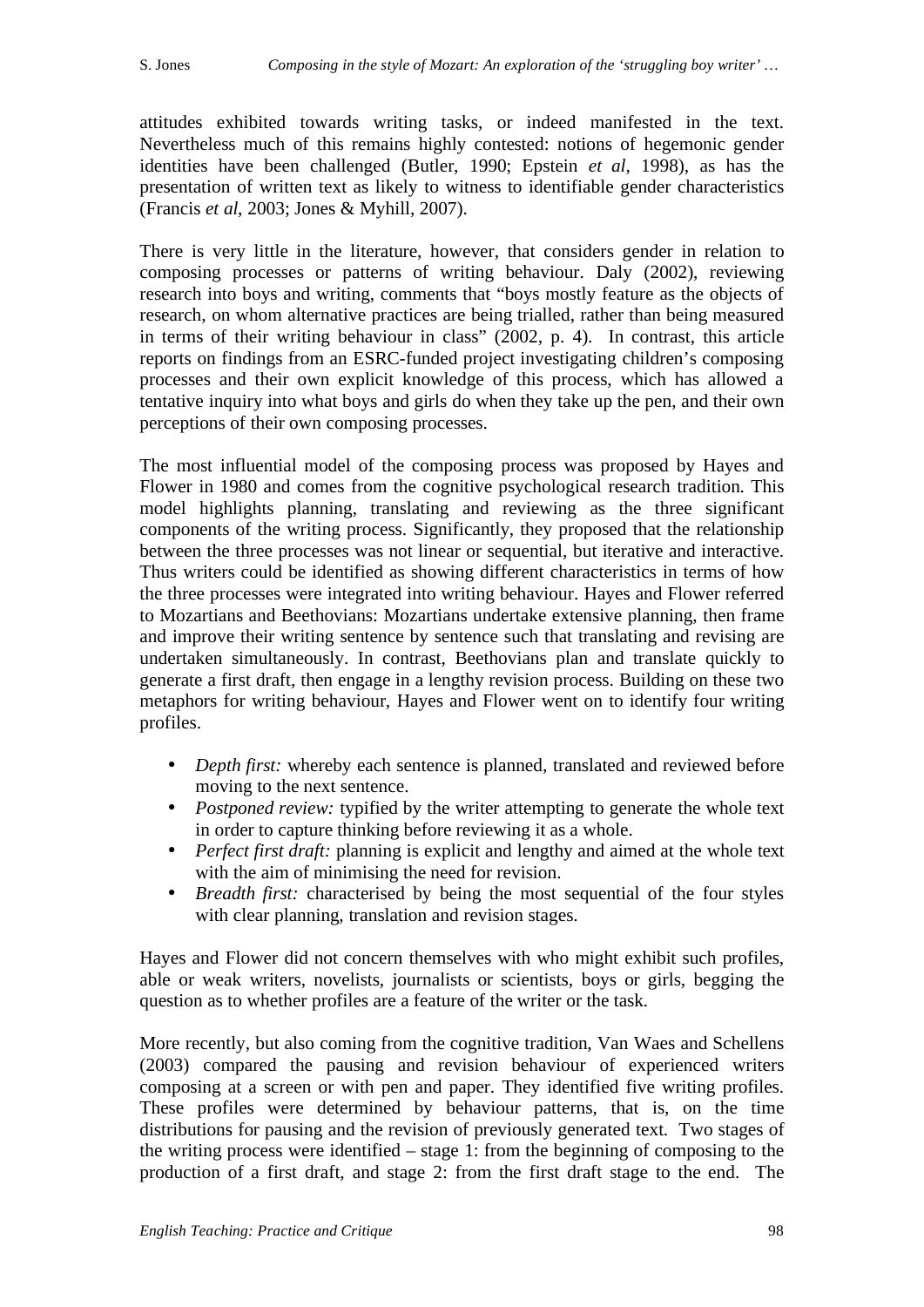participants were not asked to reflect on their own decisions as they wrote, nor on what they were trying to achieve, or the impact they were trying to create as writers. Nor were Van Waes and Schellens concerned with differences between ability or gender groups; indeed all of their participants were expert writers. The five profiles identified were:

- *Initial planners:* who pause more on average than other writers but the pauses are most prevalent in stage 1.
- *Non-stop writers:* who spend little time on planning, revise little and hardly ever pause.
- *Fragmentary stage 1 writers:* who engage in very little planning but revise a lot as they write, especially in stage 1, producing writing behaviour that is fragmented and characterised by lots of brief pauses.
- *Stage 2 writers:* who spend time planning before they write, then write pausing infrequently. When they do pause it is often for a lengthy period, revision is undertaken as a post hoc activity during stage 2.
- *The average writer:* who has no clear pattern and combines many of the characteristics of the other four profiles.

Analysis revealed that no pen and paper writer was a fragmentary stage 1 writer and no computer writer was a stage 2 writer, which was the most common style amongst the pen and paper writers.

The work of Van Waes and Schellens suggests that the medium of the writing activity is a strong determiner in the writing style adopted. The ease of editing on a computer predisposes writers to edit more in stage 1, while pen and paper writers tend to postpone revision to stage 2. They qualify this finding, however, by noting that there are writers whose writing styles seem more influenced by pen and paper styles, and those whose style seem more influenced by computer styles, and that these individuals perform differently from one another in the two writing modes.

Severinson Eklundh (1994), also working with writers using word processors, spoke not of profiles but of a continuum that she referred to as linearity. She defined nonlinearity as writers engaging in high levels of text editing, inserting and deleting at points far removed from the current point of writing. Her study suggested that writers became more or less linear depending on the demands of the task, the simpler the task the more linearity was observed in writing behaviour. In contrast, Levy and Ransdell (1996) speaking of the writing patterns of pen and paper writers, commented: "These patterns seem so characteristic of individuals that we have termed them 'writing signatures'. Like cursive signature they are distinctively different between individuals*"* (1996, p. 158).

It is possible that writing at a computer is more likely to impose certain strategies because of the ease and availability of editing facilities than is the case for writing with pen and paper, which may exhibit more individual characteristics. Christina Haas (1996) writes with a word of caution about the relationship between technology and the writing process, describing the relationship as potentially both symbiotic and systemic. She positions scholars and teachers of literacy as "the group that has most to loose as technology remakes writing" (p. 230) and calls for those who write to engage in an active role in the future designing and implementing of technology. Her work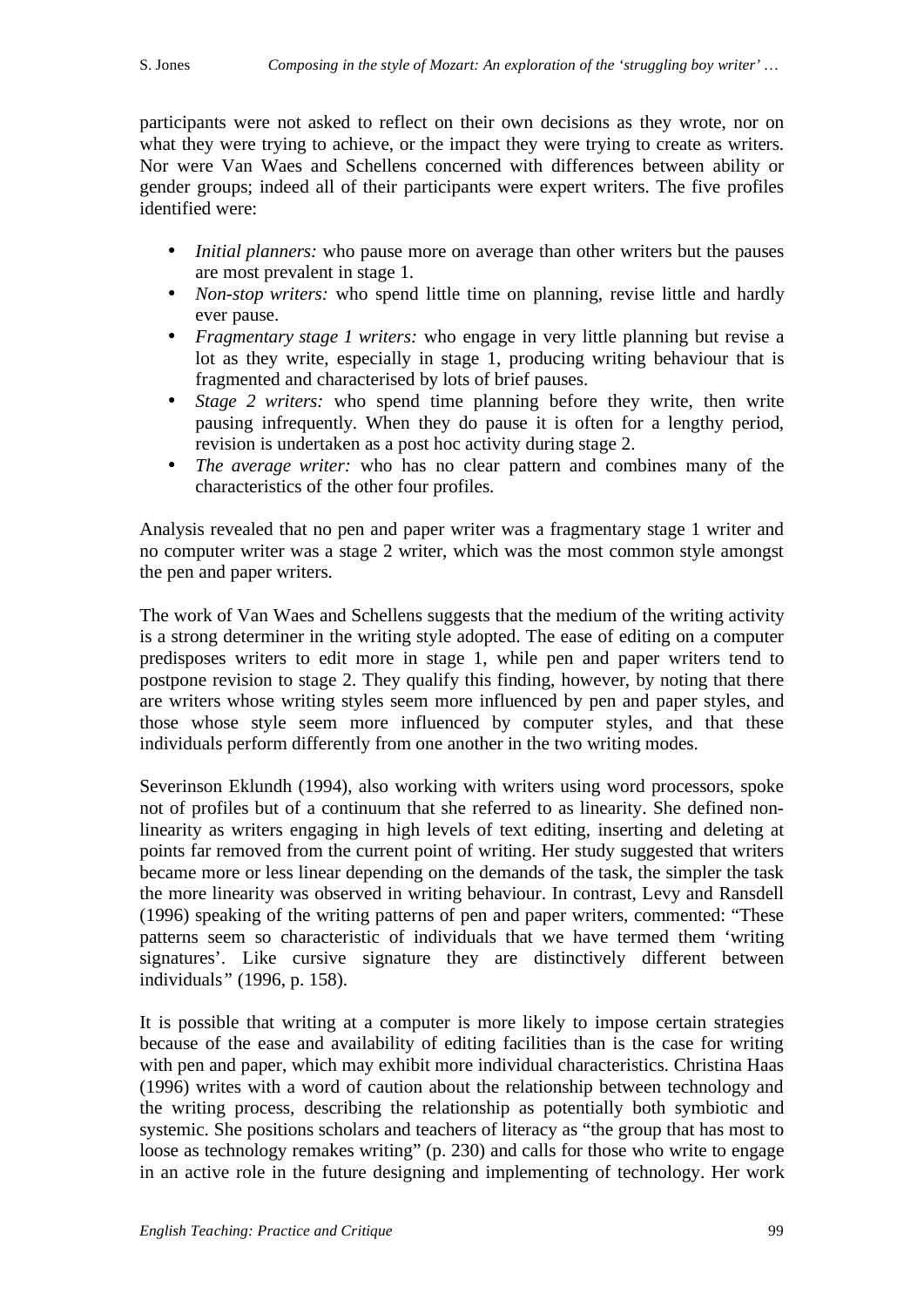raises questions as to whether the technology should shape writing practice or whether technology should be designed to scaffold and reflect writing practice.

The project reported here did not set out to identify a further set of writing profiles. In the process of analysis, however, identifiable profiles emerged. In the context of this enquiry, with a data set stratified for age, text-type, gender and ability, it was possible to look at these profiles from different perspectives. This article considers the profiles both from a gender perspective and in relation to children identified either as successful or less successful writers. The intention is not to link a particular writing style to gender characteristics. Boys, however, have been positioned as struggling writers and exploring composing styles may provide an alternative perspective from which to view this construction.

# **METHODOLOGY**

Working within a research design that was informed by psychological research focusing on cognitive processes, but placed firmly within the classroom context and itself interdisciplinary, the project reported here sought to investigate the writing and writing behaviour of secondary-aged writers. This article is concerned with the second phase of the project which focused on the composing processes and writing behaviour of children writing in a classroom setting and with what children had to say about the process and what they knew about their own writing behaviour and decision making.

Attempting to identify the thought processes of a cognitive activity is fraught with difficulty. Writing behaviour is characterised by periods of writing interrupted by periods of pausing. Merely observing writers will not reveal the thought processes with which the writer engages. A pause could indicate planning either by generating ideas or referring to previously made plans; it could involve the "imagining" or shaping of a sentence before it is written down; it could be concerned with rereading what is put, either to generate the next idea or to review and edit what has been written. It might also indicate that the writer has drifted off task.

Writing profiles attempt to match the cognitive processes of planning, translation and revision to the writing behaviour of different writers. Hayes and Flower achieved this through "write-aloud protocols", whereby the writer attempts to articulate the decision processes they are engaged in as they write. The empirical reliability of these strategies has been questioned, both in terms of their tendency to disrupt the thinking process rather than reveal it, and in terms of whether writers are able to identify what they are thinking, especially if they are consciously thinking about their own thinking (Russo 1989). An alternative strategy is to encourage writers to reflect back on the decisions they were making *after* they have completed the writing task. Greene and Higgins (1994) defend this strategy, claiming it has "the advantage of allowing the writer to explain and reflect on their decisions without interfering directly with their attention to the task*"* (1994, p. 118). A directly observational methodology involving the detailed observation of writers by researchers, often using video, was championed by Matsuhashi (1981) as providing a detailed picture of pausing and writing patterns.

By adopting both post hoc interviews and detailed observation, the research reported here built on the methodologies developed by Greene and Higgins (1994) and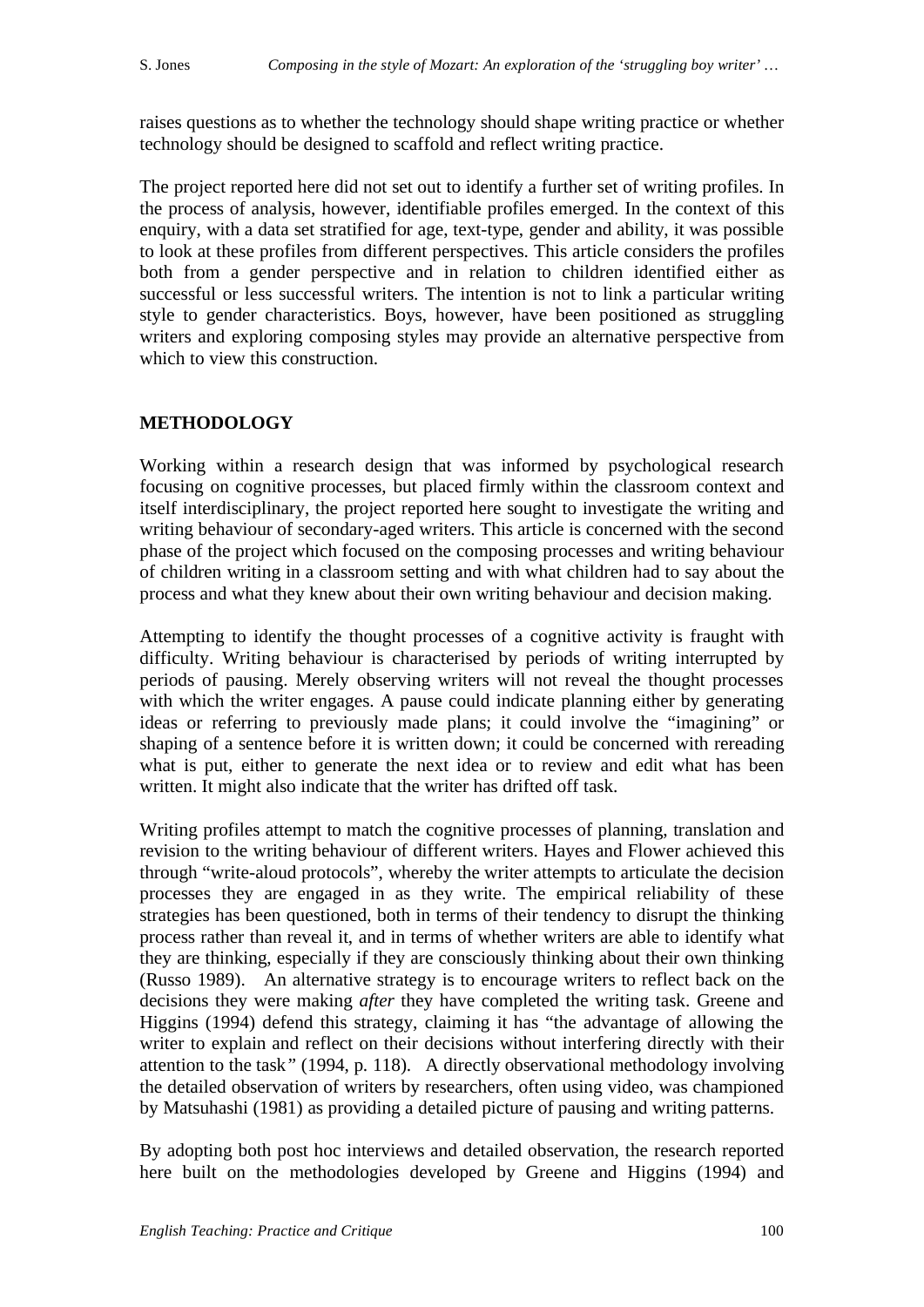Matsuhashi (1981). The teenagers participating in the project were all secondaryaged writers, coming from years 9 and 11. Writers were observed in the normal classroom setting, engaged in writing tasks set by the teacher, who was teaching in the context of their usual curriculum intentions. Arguably writing with a researcher armed with a stop watch sitting beside you is not exactly "normal" but the methodology was chosen in preference to the very much more intrusive "write-aloud protocol".

The project aimed to observe the students three times. One observation was with students engaged in narrative writing, one in argument writing and a third observation involved a continuation task. The continuation task could be either narrative or argument; the students completing a task started in an earlier lesson. 82 classroom observations were undertaken with 38 teenagers (20 boys and 18 girls) and 71 interviews with 34 teenagers (17 boys and 17 girls). Most were observed and interviewed at least twice, and some three times. The practicalities of data collection, however, meant that absence from school, or the over-running of setting-up activities resulted in not all students being observed three times and not all observations being followed by an interview.

Each observation lasted 20 minutes, during which observers recorded chronologically incidents of writing, revision, rereading and pausing on an annotated timeline, noting the length of time engaged in these behaviours and, where possible, making detailed qualitative notes about the behaviours. Researching in a way that limits the impact of the researcher on the researched meant that, in comparison to the analysis of keystrokes at a computer, capturing data manually sitting beside a writer will impose limitations on the precision of the timings and the behaviours recorded. Nevertheless, the value of the naturalistic setting and the focus on pen and paper writing were seen as a necessary context from which to explore children engaged in the act of creating text. The timings were entered into EXCEL, with writing (which including editing) recorded as a positive number and pausing (which included reading) as a negative number. Graphs were produced recording the first ten minutes of every observation, each column representing time in seconds. Thus each graph might be considered to be an image of each student's writing behaviour.

The follow-up interviews used the time-line and the piece of writing from the lesson as prompts for stimulated recall regarding composing behaviour and writing decisions. The young writers were invited to reflect on what they had done, the decisions they had made and what their intentions were in terms of the impact of the text. The interviews were analysed for emerging themes, in line with the grounded theory approach to interview analysis, using Nvivo software for qualitative data analysis.

# **FINDINGS**

# **The emerging profiles**

The graphs generated by the observation data provided a visual representation of writing behaviour. It was possible to see immediately which observations reveal writers spending more time writing than pausing, or pausing than writing. Some observations presented a balance between the two behaviours. Spending long periods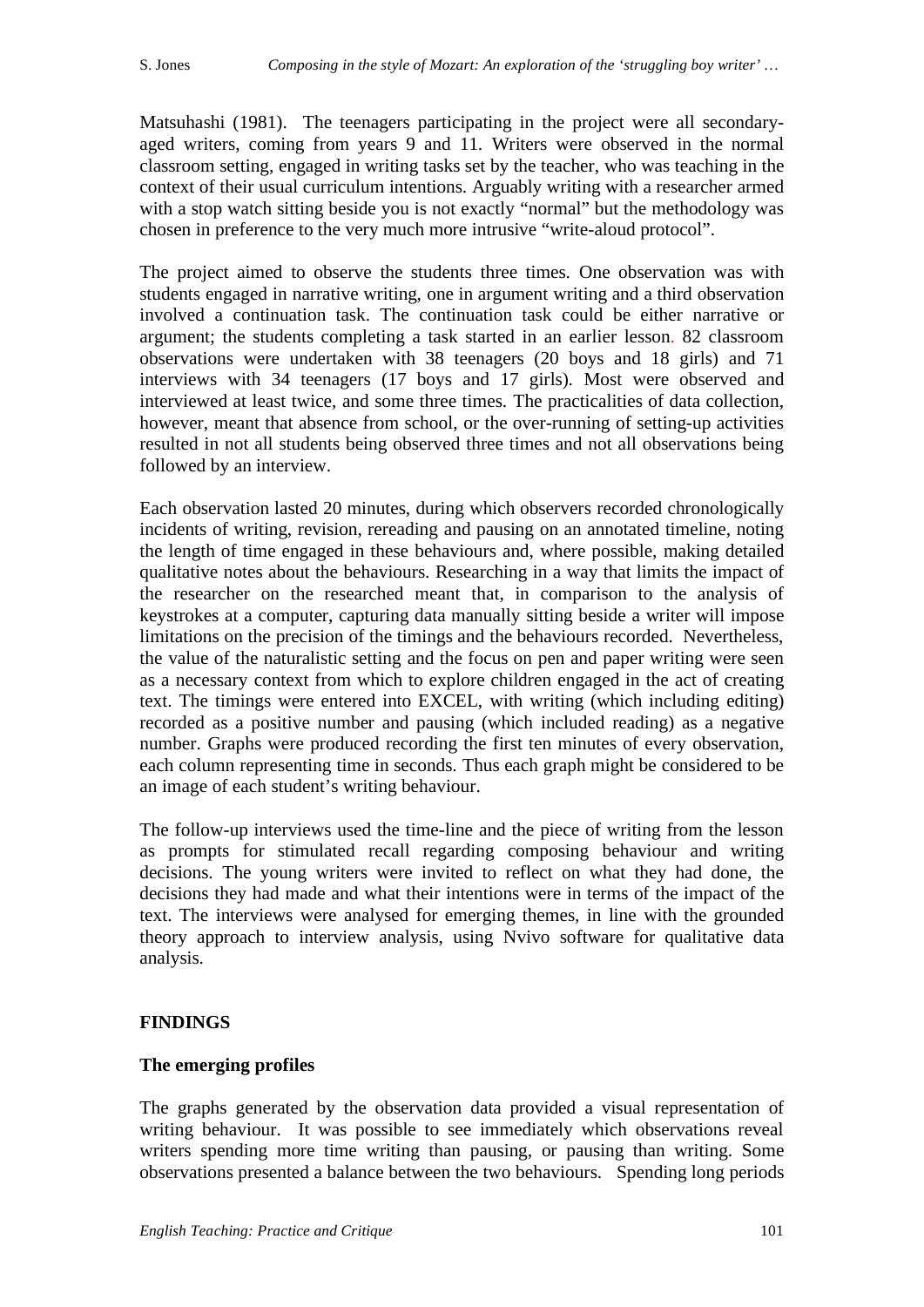of time engaged in either writing or pausing will cut down the number of times a writer switches between behaviours. These initial observations led to the graphs being identified against two criteria: the balance between writing and pausing, and the number of transitions between the two behaviours. The graphs represent 10 minutes (600 seconds). A balanced distribution between pausing and writing was defined as those observations where the time taken in both behaviours fell between 4-6 minutes (240-360 seconds). The mean average for number of transitions was 28, and so we identified 24 transitions or less to represent those observations with a disproportionately low number of transitions. Applying these criteria identified five groups with different writing profiles.

The balanced writers who wrote and paused in broadly equal measures, were further divided into those who switched frequently, the "rapid switcher", and those who didn't, the "stop starter" (see Figures 1 and 2).



**Figure 1. The writing profile of a rapid switcher** 



**Figure 2. The writing profile of a stop starter** 

The rapid switcher is typified by frequent, short bursts of both writing and pausing, while the stop starter has longer episodes of both writing and pausing with neither dominating.

The profiles where writing dominated were also divided into two groups: the "brief pauser", those whose writing was frequently interrupted by very brief pauses, and the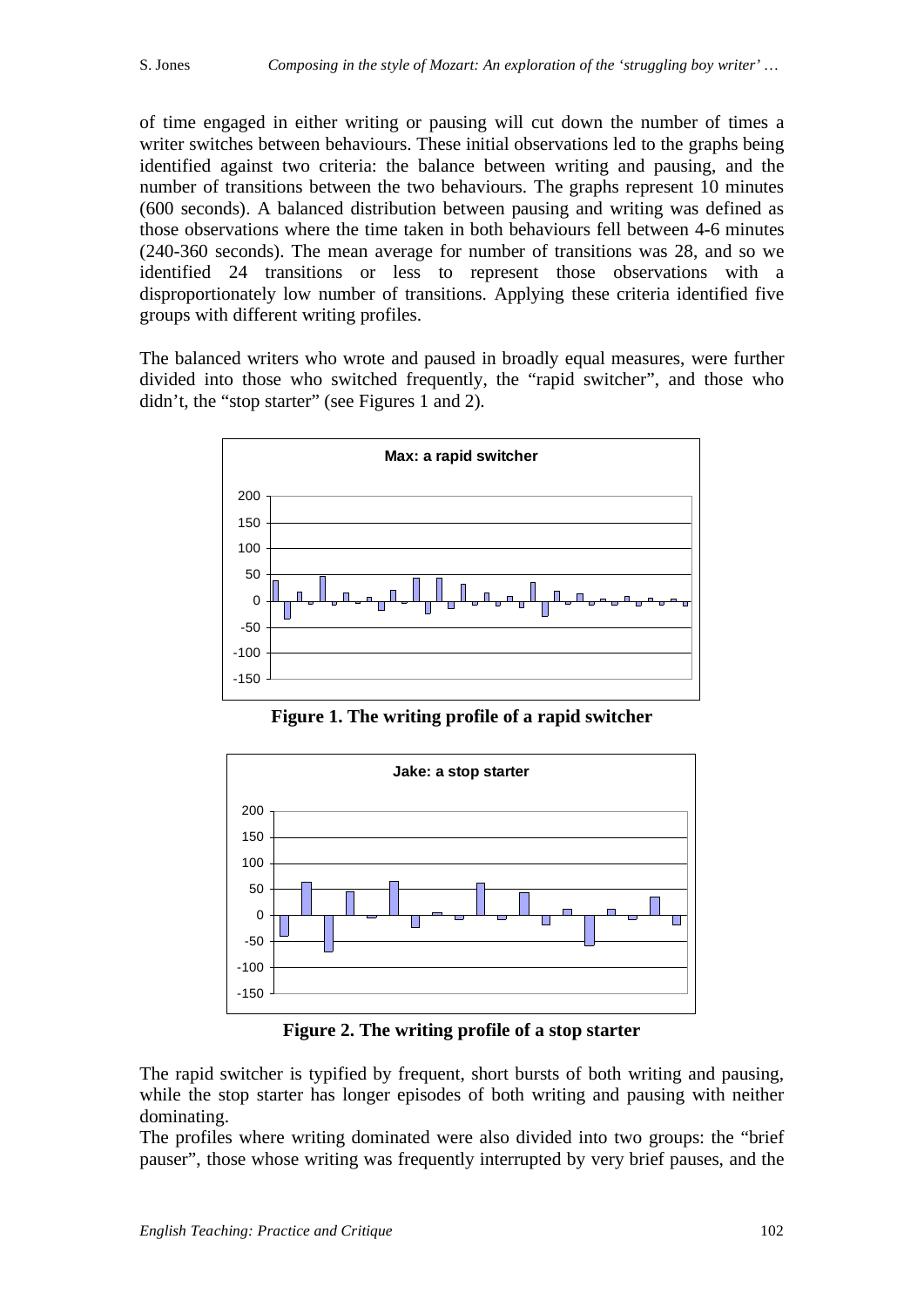"flow writer", those who engaged in much longer episodes of writing (see Figures 3 and 4).



**Figure 3. The writing profile of a brief pauser** 



**Figure 4. The writing profile of a flow writer** 

Finally, the group for whom pausing dominated ("long pausers") were not further divided but collected as a single group typified by lengthy episodes of pausing (see Figure 5).



**Figure 5. The writing profile of a long pauser** 

The most common writing profiles were the rapid switcher and the brief pauser, both behaviours involving a high frequency of transition between writing and pausing.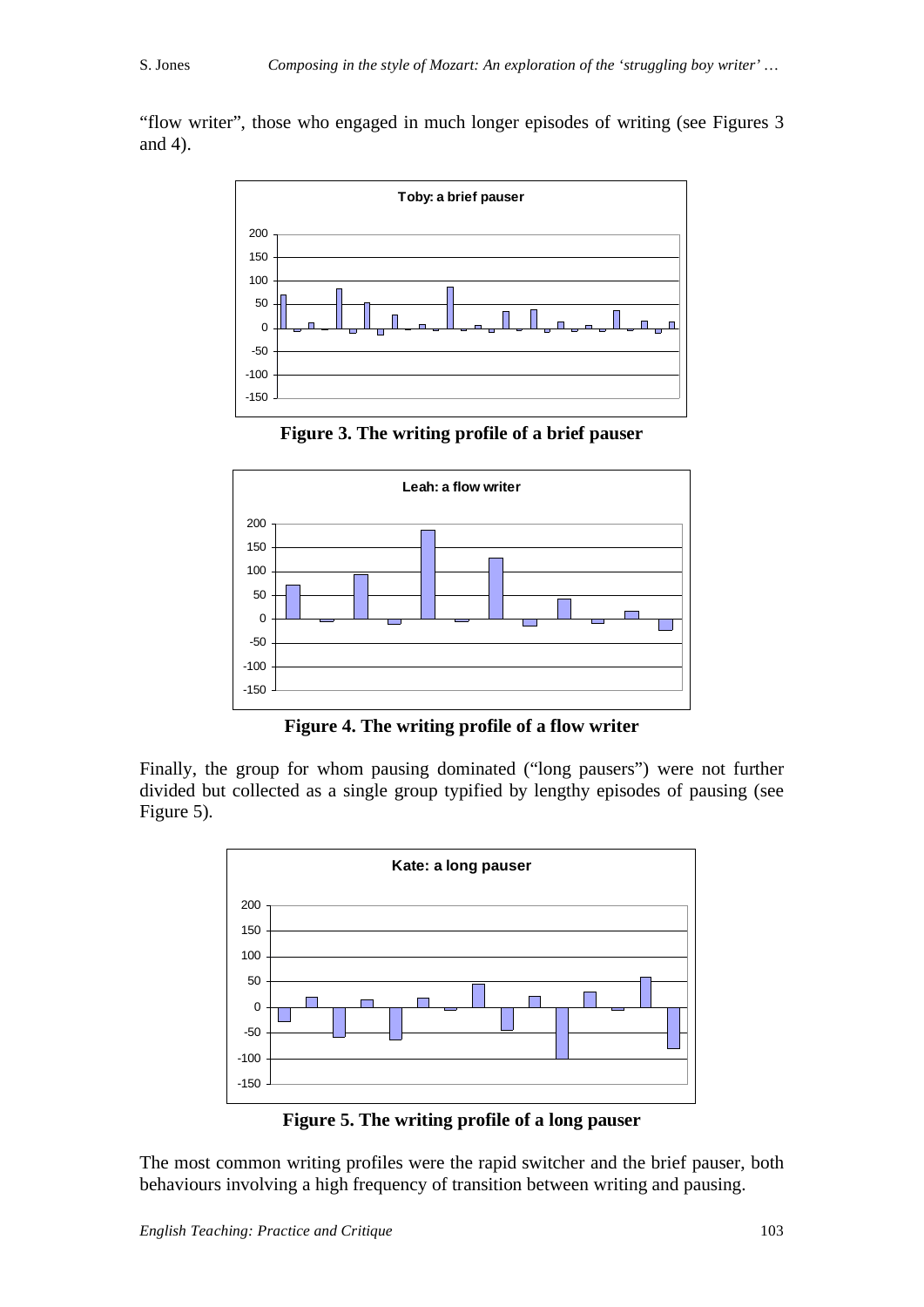| <b>Rapid switchers</b> | <b>Stop starters</b> | <b>Brief pausers</b> | Long pausers | Flow<br>writers |
|------------------------|----------------------|----------------------|--------------|-----------------|
| 32 (39%)               | 8 (10%)              | 25 (30%)             | 8(10%)       | $9(11\%)$       |

# **Table 1. The numbers of children adopting the different writing profiles**

# **Gender and achievement: Differences and similarities**

Although rapid switchers and brief pausers were the most common profiles, this was more true for boys, as the girls did not seem to have a preferred profile. Both behaviours involving sustained periods of either writing or pausing were more likely to be represented by girls. Only girls were long pausers, and most flow writers were also girls (see Table 2).

|              | <b>Rapid switchers</b> | <b>Stop starters</b> | <b>Brief pausers</b> | Long pausers | <b>Flow</b> |
|--------------|------------------------|----------------------|----------------------|--------------|-------------|
|              |                        |                      |                      |              | writers     |
| <b>Boys</b>  | 24 (51%)               | 4 (9%)               | 18 (38%)             |              | $(2\%)$     |
| <b>Girls</b> | 8(23%)                 | 4 (11%)              | $(20\%)$             | 8 (23%)      | 8(23%)      |

# **Table 2. The numbers of children adopting the different writing profiles shown by gender**

Most flow writers were also low achievers, particularly low-achieving girls. High achievers, by contrast, tended to adopt those writing styles that involved shorter episodes of writing and pausing and more switching between them (see Table 3).

|             | Rapid<br>switchers | <b>Stop</b><br>starters | <b>Brief</b><br><b>pausers</b> | Long<br>pausers | Flow<br>writers |
|-------------|--------------------|-------------------------|--------------------------------|-----------------|-----------------|
| <b>High</b> | 16 (43%)           | $(8\%)$                 | 15 (40%)                       | $(3\%)$         | 2(6%)           |
| Average     | 10 (47%)           | (5%)                    | 5(24%)                         | 4 (19%)         | $(5\%)$         |
| Low         | 6(25%)             | (17%)                   | 5 (21%)                        | $(12.5\%)$      | 6(25%)          |

# **Table 3. The numbers of children adopting the different writing profiles shown by achievement**

Isolating the two criteria and comparing for gender revealed that boys had a greater tendency to have a balanced distribution between writing and pausing, and a greater tendency to switch between them. In contrast, girls were more likely to have a nonbalanced profile and a tendency to settle with one particular behaviour, either pausing or writing. Comparing for ability revealed that balance was not a characteristic of any ability group, but that switching was more typical of able writers (see Table 4).

|              | <b>Balance</b>   | <b>Not balanced</b> | <b>Total</b> |
|--------------|------------------|---------------------|--------------|
| <b>Total</b> | 40 (49%)         | 42 (51%)            | 82           |
| <b>Boy</b>   | 28 (60%)         | 19 (40%)            | 47           |
| Girl         | 12 (34%)         | 23 (66%)            | 35           |
|              | <b>Switchers</b> | <b>Settled</b>      | <b>Total</b> |
| <b>Total</b> | 57 (70%)         | 25 (30%)            | 82           |
| Boy          | 42 (89%)         | 5(11%)              | 47           |
| Girl         | 15 (43%)         | 20 (57%)            | 35           |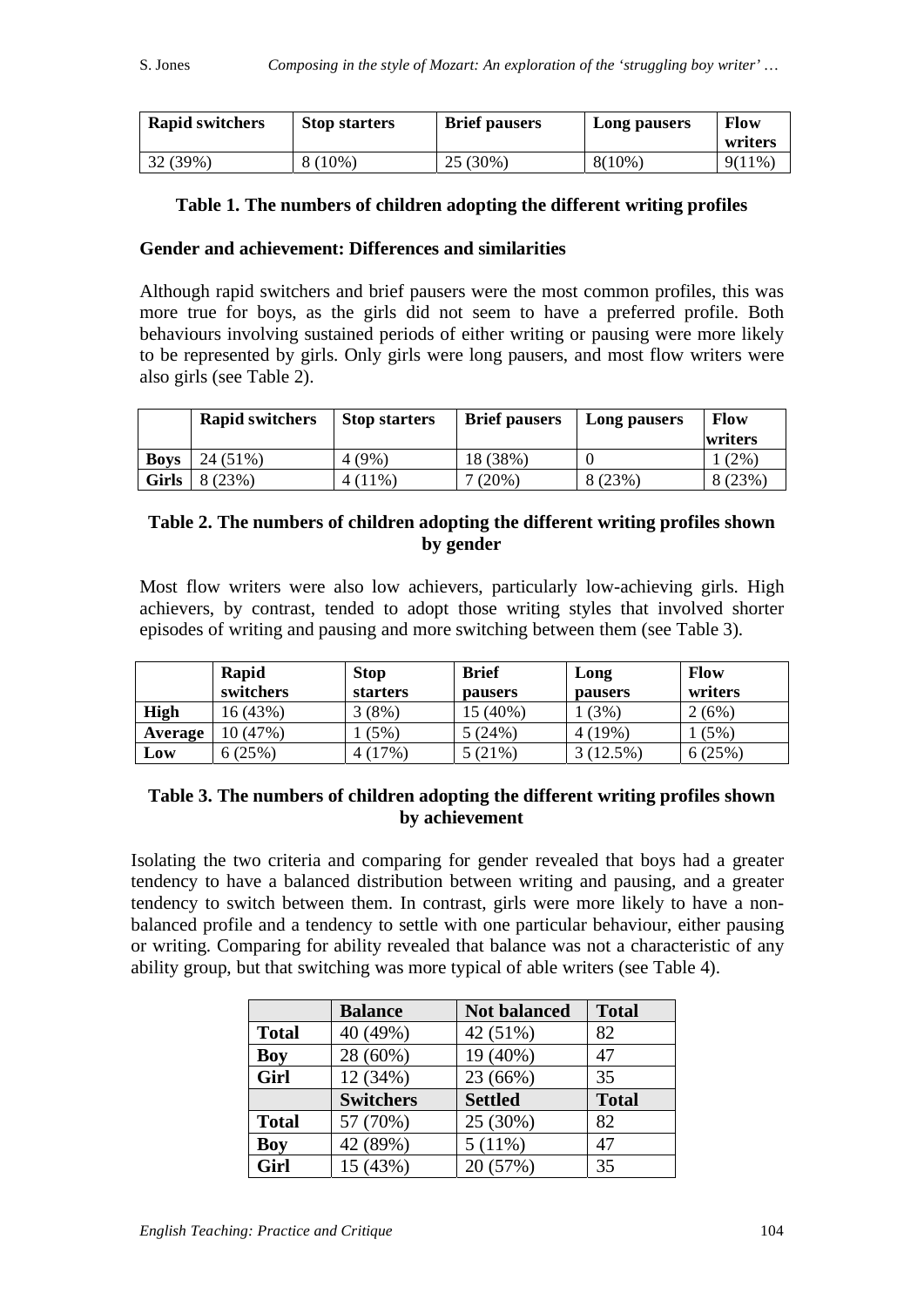|             | <b>Balance</b>   | <b>Not balanced</b> | <b>Total</b> |
|-------------|------------------|---------------------|--------------|
| <b>High</b> | 19 (51%)         | 18 (49%)            | 37           |
| Average     | 11 (52%)         | 10 (48%)            | 21           |
| Low         | 10(42%)          | 14 (58%)            | 24           |
|             | <b>Switchers</b> | <b>Settled</b>      | <b>Total</b> |
| <b>High</b> | 31(84%)          | 6(16%)              | 37           |
| Average     | 15 (71%)         | 6(29%)              | 21           |
| Low         | 11 (46%)         | 13 (54%)            | 24           |

### **Table 4. The numbers of children adopting a balanced or not balanced profile or a switching or settled profile shown by gender and achievement**

The average number of episodes of both writing and pausing was 28 episodes. Comparing the average number of episodes for both gender and achievement groups yielded the results in Table 5.

|             | <b>High Achievers</b> | <b>Average Achievers</b> | <b>Low Achievers</b> |
|-------------|-----------------------|--------------------------|----------------------|
| All         |                       |                          | ~                    |
| <b>Boys</b> |                       |                          | 29                   |
| Girls       | ت                     |                          |                      |

### **Table 5. The average number of episodes of both writing and pausing shown by gender and achievement**

Able writers recorded more episodes on average than less able writers and this remained true when gender was taken into consideration. On average, able boys recorded more episodes than average and low-ability boys, and the same was true for girls, suggesting that able writers switch between pausing and writing more frequently. For all abilities, however, boys recorded more episodes than girls. The pattern boys present here, contrary to the perception of boys as struggling writers, mirrored that of the able writers.

#### **Reflecting on writing**

In the follow-up interview, these teenagers were asked to comment on their own perceptions of themselves as writers, both in terms of what they wrote and how they wrote it. The interviews were coded for emerging themes. Using Nvivo, it was possible to identify whether a code was populated more by boys' comments or by girls'. Of the 74 codes identified from the interviews, only 28 show marked gender differences. A marked gender difference was taken to be those codes for which the difference between the number of comments made by boys and girls was as much as half as many again. Thus, almost two-thirds of the interview data accounted for comments and perceptions which were broadly common to both genders. When talking about writing, there were more commonalties between gender groups than there are differences. The themes that emerged from the analysis of the interviews fell into three broad categories: comments that reveal attitudes to writing, comments that reflect linguistic understanding and comments about the writing process.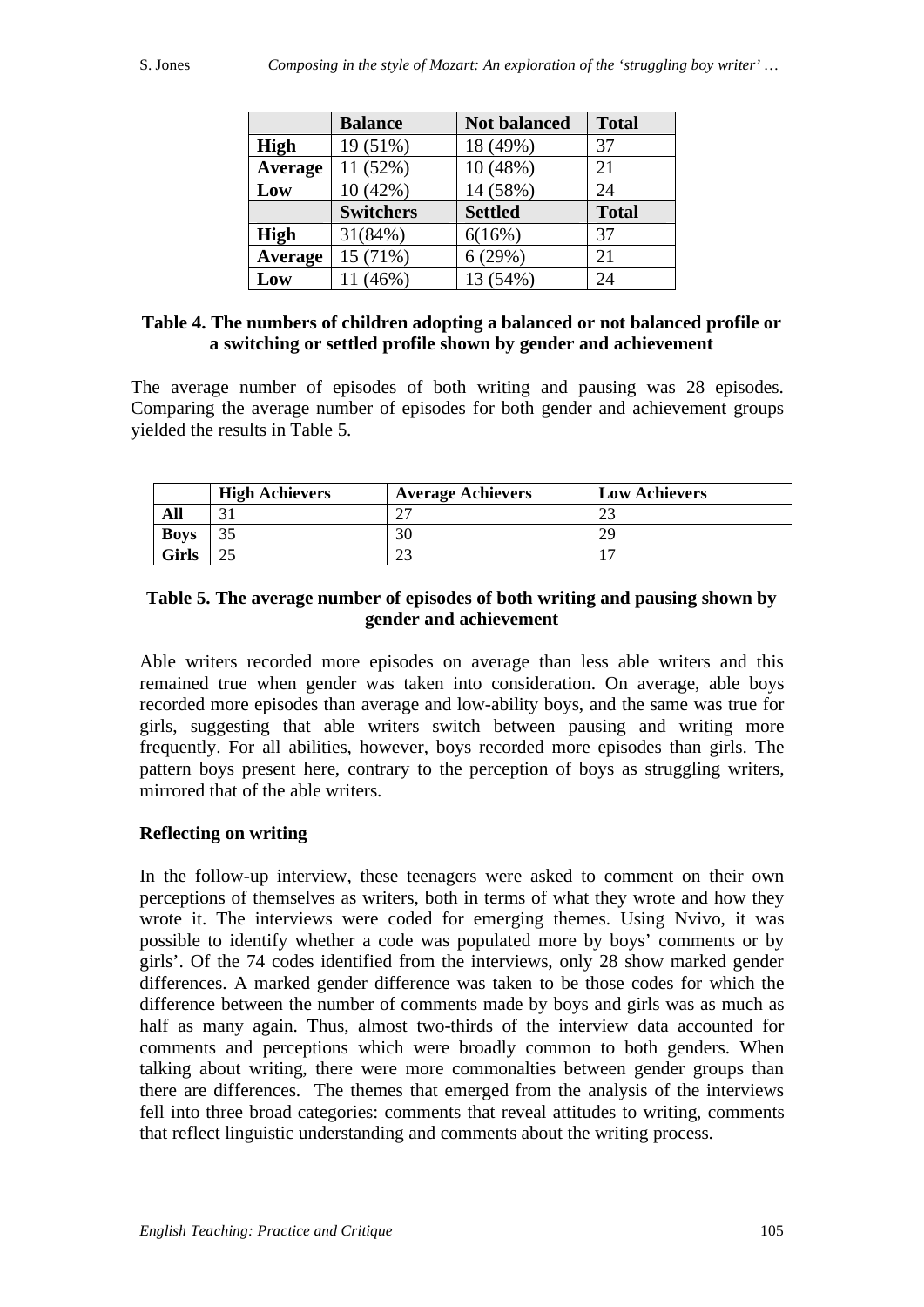It was statements recording attitudes to writing that demonstrated the greatest gender differences. 50% of these codes showed a gender difference. This compared to 40% for composing processes; only 19% of codes reflected linguistic understanding. Thus, the greatest gender differences operated at the attitudinal level rather than comments about what they do, choices made or understanding of these choices. Statements reflecting attitudes to writing included comments referring to their likes and dislikes of writing in different genres, the pleasures and frustrations they experienced when writing in a school context, and thoughts on their use of writing away from the school context. Story writing appeared to be the preferred writing task and was favoured above writing to argue, descriptive writing or factual writing. All of these categories were identified by the young writers themselves, rather than being categories suggested as significant by the interviewers. There was little here to give weight to a perception of boys as preferring argument, analytical or factual writing; indeed it was narrative and imaginative fiction that both genders and all three achievement groups preferred.

These teenagers also revealed their linguistic understanding, speaking about their word choices, their understanding of the effectiveness of phrasing and how a text relates to their understanding of the task. In referring to the impact of the whole text on the reader, more boys than girls spoke of their intention to create an effect on the reader through the way they wrote their piece. Boys also made more comments about making linguistic decisions with regard to the opening and the ending of a text. Furthermore the explicit use of formal language to create a "voice", particularly for argument writing, was referred to more by boys than girls. These could all be considered either as planned or on-line decisions: linguistic choices made during the planning or the translation processes. Girls, on the other hand, were more likely to speak of making post hoc linguistic evaluations of what they had written, particularly at sentence level. This may well reflect a composing style that uses post-hoc revision as a strategy rather than translating and revising in tandem.

Comments about the composing process relate closely to existing categorisations in the psychological literature. Students spoke of idea generation, which can occur before or during the writing process, the translation of ideas into text and the revising and editing of text. In speaking of their composing processes, these young writers identified the different strategies that they employed. The most common strategy identified for generating ideas was planning; reference was made both to mental planning and to written planning. Boys were marginally more likely to refer to written planning while girls were considerably more likely to refer to mental planning. This perhaps explains why girls were also more likely to speak of not always knowing where they are going with a piece of text, and of writing in order to generate ideas. Girls were also more likely to refer to a strategy identified as writing first, then thinking later, whereby they write with the intention of returning later to edit and improve – getting their ideas down first, then improving the phrasing later. As a strategy, it may well be linked to that of writing to generate ideas, also a strategy referred to more frequently by girls. This use of writing as a means of generating and capturing ideas is similar to the non-stop writer identified by Van Waes and Schellens, or Hayes and Flower's Beethovians. Writers identified as flow writers spoke of their strategies as writers and echoed the tendency to plan mentally, writing to keep ideas coming, and of thinking forwards rather than reflecting back on what had been written.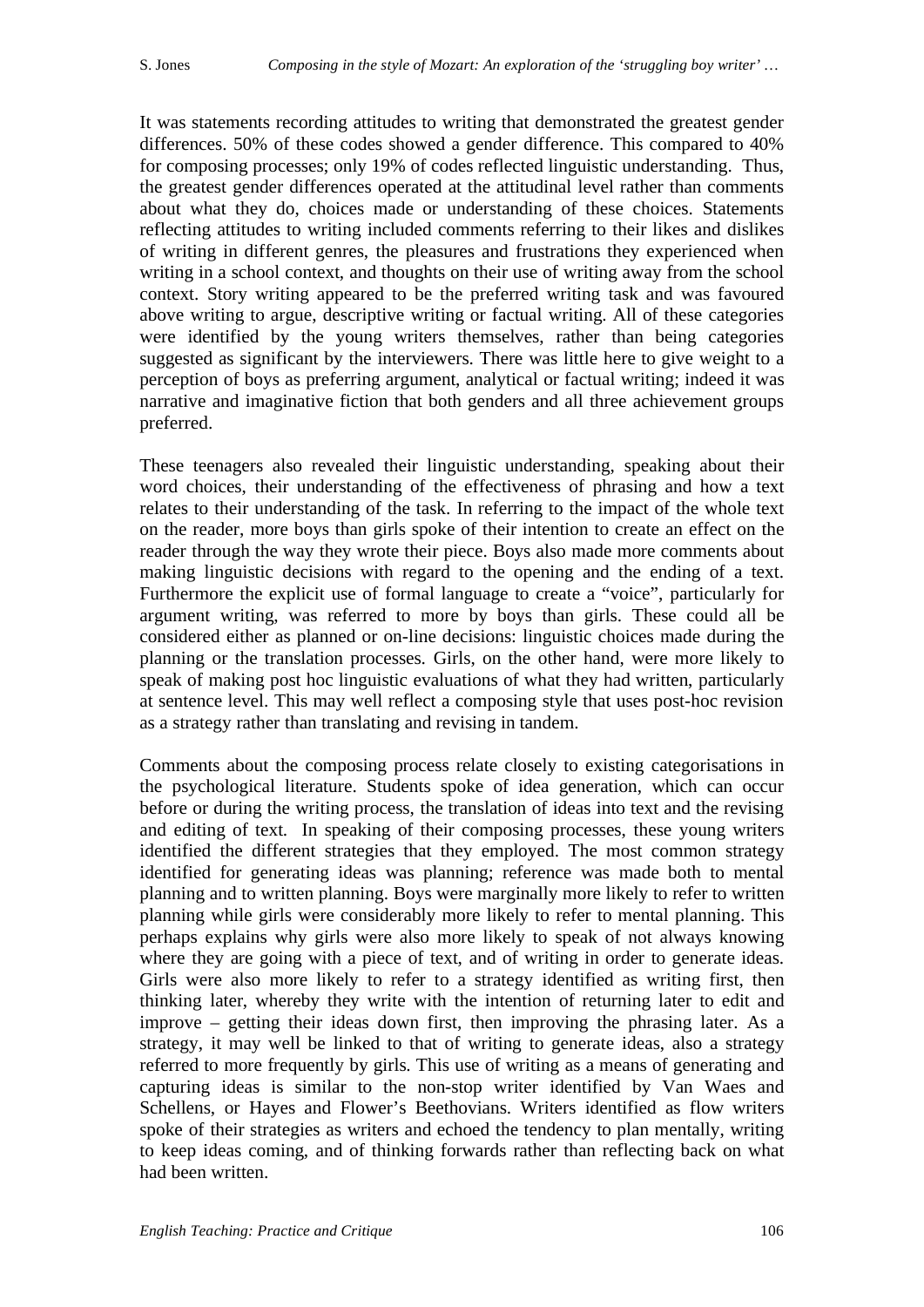- Well, I didn't know what I was going to write about and then I just decided that, start and see if I got any ideas when I started writing (Year 9, high-achieving girl).
- Most of the time I just write and it just kind of comes as it comes, really (Year 9, high-achieving girl).
- It's like if I ever plan anything and I'm meant to write it down it's nothing like the plan because I think of stuff on the way (Year 11, low-achieving girl).
- I'm kind of just going to make it up as I go along (Year 9 low-achieving girl).
- Because I generally have something in my head and then I write it all down and then I have to think a bit and then write it down (Year 11, low-achieving girl).

A similar set of strategies was also articulated by writers identified as brief pausers.

- I launched straight into it, well, as she was explaining it on the board, ideas were running through my head so I thought, if I have a plan I'll probably forget some of the ideas so I thought I'd just get it all on paper and if it makes sense then that's OK, but then I'll go back and make corrections later on (Year 9, average-achieving girl).
- If I keep going, I get more ideas from what I'm writing and I'll try and drag a point out or something and then find ideas from other points (Year 9, average-achieving girl).
- I have an idea of what the whole story is going to be like anyway, always in my head, so if I just write and if it doesn't sound right, I just scribble it out and try and do it again (Year 9, average-achieving girl).

Brief pausers are also writers who write more than they pause, but whose writing is punctuated by many brief pauses. It is likely that they share many of the characteristics of flow writers, generating ideas as they write. The tendency to switch between behaviours is more characteristic of successful writers, suggesting that a writing strategy that is driven by the need to capture ideas through writing is more successful if it is punctuated by pauses to briefly monitor progress. Evidence here suggests that flow writers are more typically low-ability and girls, while brief pausers are more typically high ability and boys.

The long pausers were all girls. Indeed the patterns of behaviour that demonstrated being settled as writers either through lengthy episodes of writing or pausing were both behaviours typical of girls and of low-ability writers. Several of the writers identified as long pausers were aware of themselves as having this pattern. Their comments suggested that lengthy pauses were likely to be concerned either with planning or generating ideas, with writers block, or with a sense of dissatisfaction over what they had written. Girls were also more likely to speak of themselves as drifting off task, which may also be contributing to their long pauses.

- I'd say I think a lot more than I write, because I find it easier that way. I find it very hard to start writing and once I do I'll be fine and I will go through it and then I'll make lots of changes, so I do a lot of thinking and I do some writing (Year 11, average-achieving girl).
- Think there was more I could have put, thought about, but I just couldn't think (Year 11, low-ability girl)
- If I write something I'll go back and say, "Oh no, I don't like that any more." So I have to change it, but at the time I may like it, but then I just change by the time I've finished another piece of writing or something (Year 11, average-achieving girl).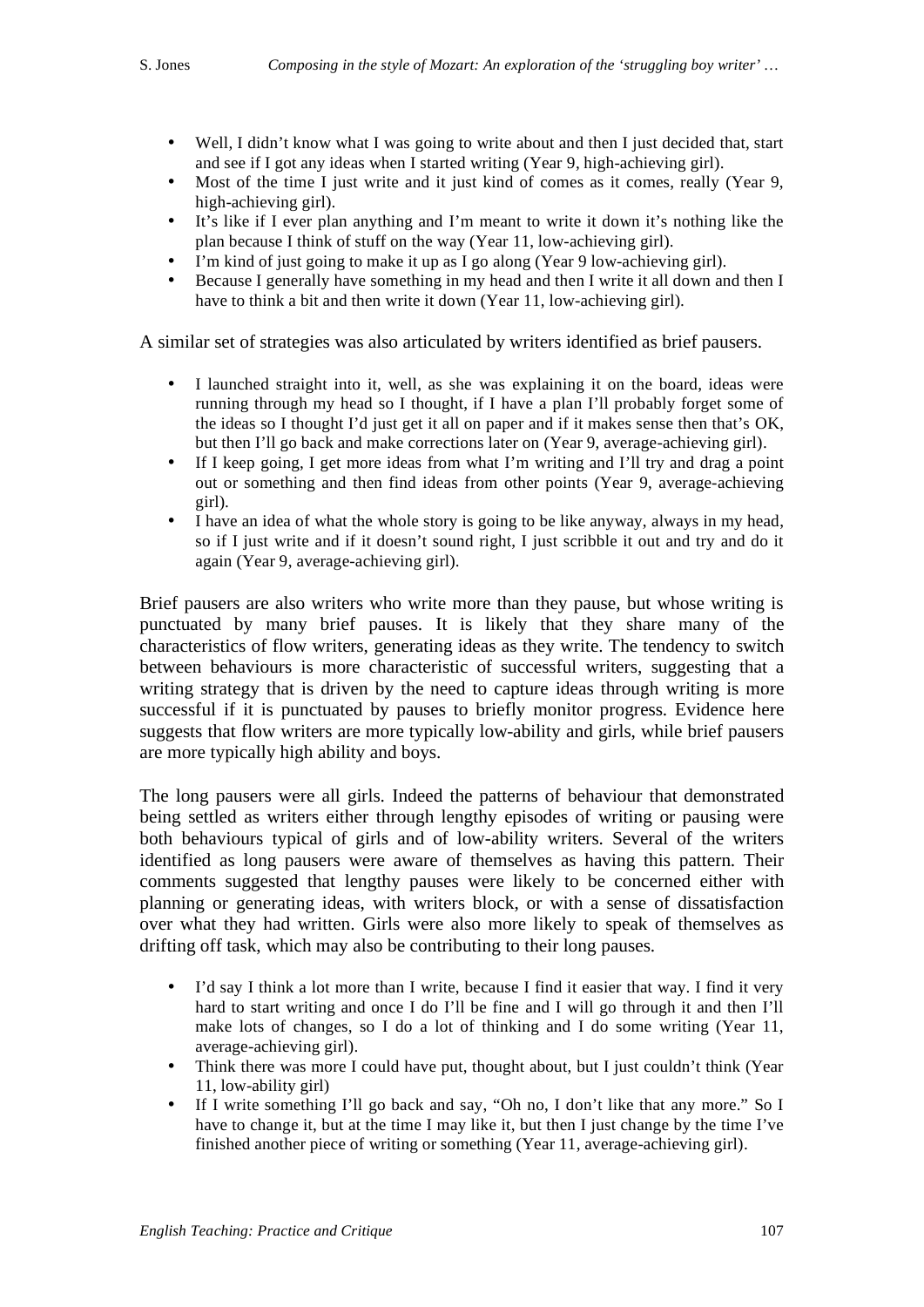Van Waes and Schellen speak of stage 2 writers, who spend a long time planning, then write pausing infrequently, but that when they *do* pause, do so for long periods of time. They also refer to initial planners, whose long pauses are mostly situated at the beginning of a task. The long pausers identified here show some of the characteristics of both these profiles. Van Waes and Schellen identified stage 2 writers as the most common style amongst pen and paper writers, but in this study the long pauser was one of the least populated profiles. In common with the profiles identified by Van Waes and Schellen, the long pausers in this study referred frequently to planning through the generation of ideas but also referred to pauses as occupied with revision.

In describing their own writing behaviour, boys were twice as likely to position themselves as switchers – not as writers who have to stop because they keep getting stuck, but as writers who write and think in short bursts. This behaviour is typified both by rapid switchers and brief pausers, both groups which were populated more by boys than girls. This behaviour is most like the fragmentary stage 1 writers that Van Waes and Schellen identified as being writers who revise a lot as they write. This is perhaps a little surprising, as Van Waes and Schellen showed that no paper and pen writers in their study adopted this profile. It is perhaps worth bearing in mind that their study was with academic writers. Reflecting on what they were thinking about in these short pauses, these brief pausers and rapid switchers revealed a variety of strategies, many of them concerned either with the translation phase (converting ideas into phrases and sentences) or with revision. Indeed, the way that revision and translation seem to be undertaken in tandem is reminiscent of Hayes and Flower's Mozartians.

- I guess I was just catching up with myself a bit, checking that I was going... where I wanted to be going with the piece (Year 11, high-achieving boy).
- It was mainly when I was trying to think of a better word than the one I already had (Year 9, high-achieving boy).
- It's mainly pauses for words, but I did pause a few times to think, "Where am I going to go now' (Year 11, high-achieving boy).
- What I do is I write, and basically carry on writing, but when I pause, I'm not thinking about what I'm going to write next, I'm thinking about what's going to happen in two or three paragraph's time (Year 11, average-achieving boy).
- That one was a change of mind because I didn't think it was going to work. I thought it would make the wrong impression on the reader…they would take the wrong meaning (Year 11, high-achieving boy).
- I'll realise I've just been sort of writing off the point and I'll cross it out and then correct it (Year 11, low-achieving boy).

Many of these strategies look forward to where the writing is going; an alternative strategy is to look back at what you have already written, and use this as a strategy for generating ideas. In general, this was not a common strategy, but of the few who mentioned it, it was boys who were twice as likely to speak of rereading text in order to generate ideas. "I read back through it to see if I wanted to repeat any points which I made. I'm trying to think of more ideas which I've put down" (Year 11, highachieving boy).

Stop starters are balanced writers who switch infrequently and have the least distinct profile of all; indeed, they may well be deemed average writers in line with the Van Waes and Schellan's study. What the interviews revealed was that many of these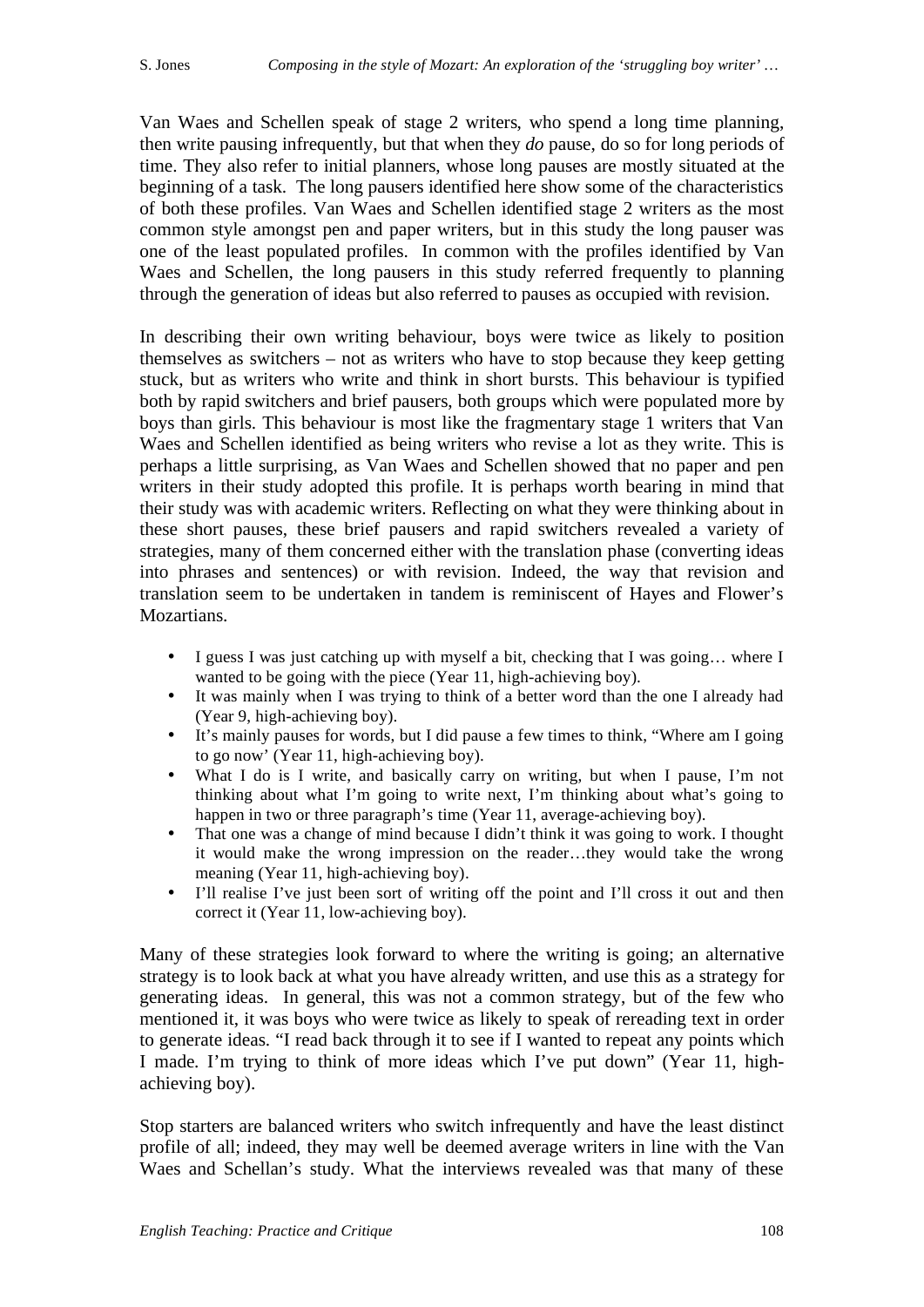writers had quite a detailed understanding of the decision-making processes they engaged in when they wrote. As well as being able to comment on their own writing habits, many of these young writers were also able to provide a commentary on what they were aiming to achieve through their writing.

# **DISCUSSION**

The question of whether these profiles are a feature of the task or of the writer remains pertinent. The literature would suggest that pen and paper writing, in particular, produces writing profiles that are more typical of the writer than determined by the task (Levy & Ransdell, 1996). Anecdotally, however, researchers involved in this study were aware that certain lessons posed greater cognitive or creative demands on the students. In comparison with other lessons, these lessons involved a disproportionate amount of time being spent in pausing and, presumably, thinking. The children in this sample that were observed three times did not always retain the same profile. There was a tendency, however, for them to vary with regard to having a balanced profile or not, but to retain profiles typified by switching or settled behaviour. It is possible to propose from this that balance between pausing and writing may be determined by the task, but that switching or not, may be a characteristic of the writer.

Switching behaviour is caused by the brief pause either interrupting a balanced profile or a profile in which writing behaviour dominates. It is this brief pausing that seems to be characteristic of the successful writer. This is in contrast to long pauses, which seems to be more characteristic of the weak writer. What remains elusive for the writing researcher is precisely what cognitive processes occur during these pauses. Spelman-Miller (2000) reports that long pauses tend to occur at the ends of clauses and sentences, while brief pauses tend to occur between words or even within words. Matsuhashi (1981) described pausing as linked to content generation and phrasing, while Gould (1981) considered pausing to be more concerned with reviewing what is already written as a strategy for propelling the writing forward and generating the next idea. The writers in this study described content generation and revision as more typical of what occurs in long pauses. Indeed the brief pauses that are typical of switching behaviour are probably too brief to be concerned with idea generation, phrasing or revision. It would seem more likely that such pauses are more concerned with online revision: maintaining and monitoring decisions about content and phrasing and that this monitoring of intentions supports successful writing. It is perhaps surprising therefore that when looking at the average and low-achieving children in our sample, 80% of the boys from this group adopted profiles involving switching behaviour compared to only 30% of the girls.

In some respects, this article is concerned with the marrying of two very dissimilar traditions. Much of the research into gender comes from the socio-cultural tradition, while the work on composing processes comes from the paradigm of cognitive psychology. The one is concerned with contextualising behaviour in its cultural setting, the other with decontextualising behaviour in the interests of validity. Cognitive psychology is concerned with the process, with what people do; socioculturalists are concerned with the influences that create the motivations for what people do. Socio-culturalists alert us to the considerable power exerted by the context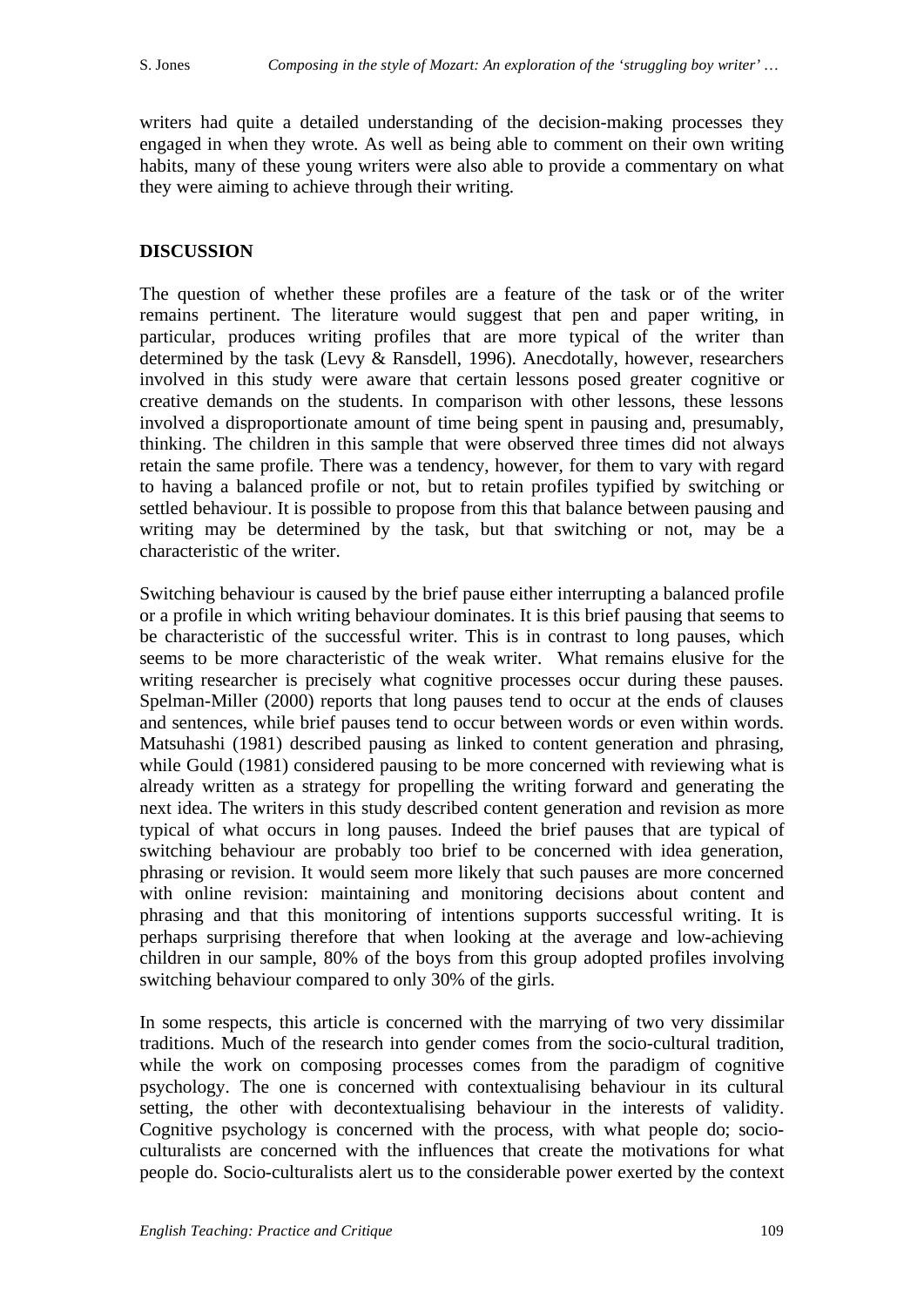and communities in which we learn that impacts on what we write, how we write it and the value we place on the text. Czerniewska reminds us that "when children learn to write, they learn more than the system of writing. They learn about the social practices of language*"* (Czerniewska, 1992, p. 2). This article, however, is not concerned with the text, but with the behaviour that produced it. Can there be sociocultural explanations for why boys are more likely to switch between pausing and writing, or is this behaviour determined only by the cognitive demands of the task?

To suggest that there is anything predictive about gender or successful writers and a tendency towards a certain writing profile would be unwise. Even within this data, there is enough variability to make such a claim untenable. It is possible to make an argument as to why able writers might adopt a switching strategy, requiring briefer pauses to make planning, editing and revision decisions because many more writing structures have been internalized. It is more problematic to account for why gender should be exerting an influence, especially so in a climate of concern about the poor performance of boys as writers, when evidence here would suggest that they are more likely to adopt a writing style that mirrors the writing behaviour of able writers.

Different studies produce different profiles, but many of the chief characteristics of the different profiles appear in all of the studies, and while there is not a perfect match there is considerable overlap. All profiles include a variation on Hayes and Flower's original Mozartians and Beethovians. The former are the initial planners who translate and revise knowing where they are going, who switch frequently between writing and pausing as they monitor the translation and revision processes. The latter are the planner/translators who generate ideas during the translation process, then revise and improve later. They exhibit a drive to write in order to capture thinking, possibly leading to a flow-writing profile, or conversely a pattern where the lack of initial planning may lead to a profile typified by lengthy pauses. Evidence from this study pictures boys as more likely to fall into the first group and girls into the second, not only in terms of observable behaviour but also in terms of their own reflection on their writing behaviour. Much of the psychological research, while identifying profiles, has not commented on whether one profile is more successful than another, or whether one might be a sign of a more mature writer. In part, this has been because much of this research has been with expert writers.

What this data does not provide is any evidence that legitimizes the perception of boys as weak writers. Evidence from the first phase of this study (Jones & Myhill, 2007) also challenges the perception that there are weaknesses evident in the texts that boys produce. When comparing the linguistic characteristics of the writing produced by boys and girls matched for ability and text-type, boys did not demonstrate discernable weaknesses at word, sentence or text level when compared to girls. Indeed, just as the composing processes of boys showed a tendency to mirror that of able writers, the few gender differences revealed in the texts they write also show this tendency. Furthermore, contrary to expectation regarding preferred genres, boys did not demonstrate higher performance for non-fiction writing.

Millard (1997) describes boys as differently literate and refers to boys as highly dependent on visual literacies for generating their ideas and the form of their writing. This data, however, revealed very few references in the interviews to the use of visual strategies at all, and of the few which did, it was girls who were more likely to speak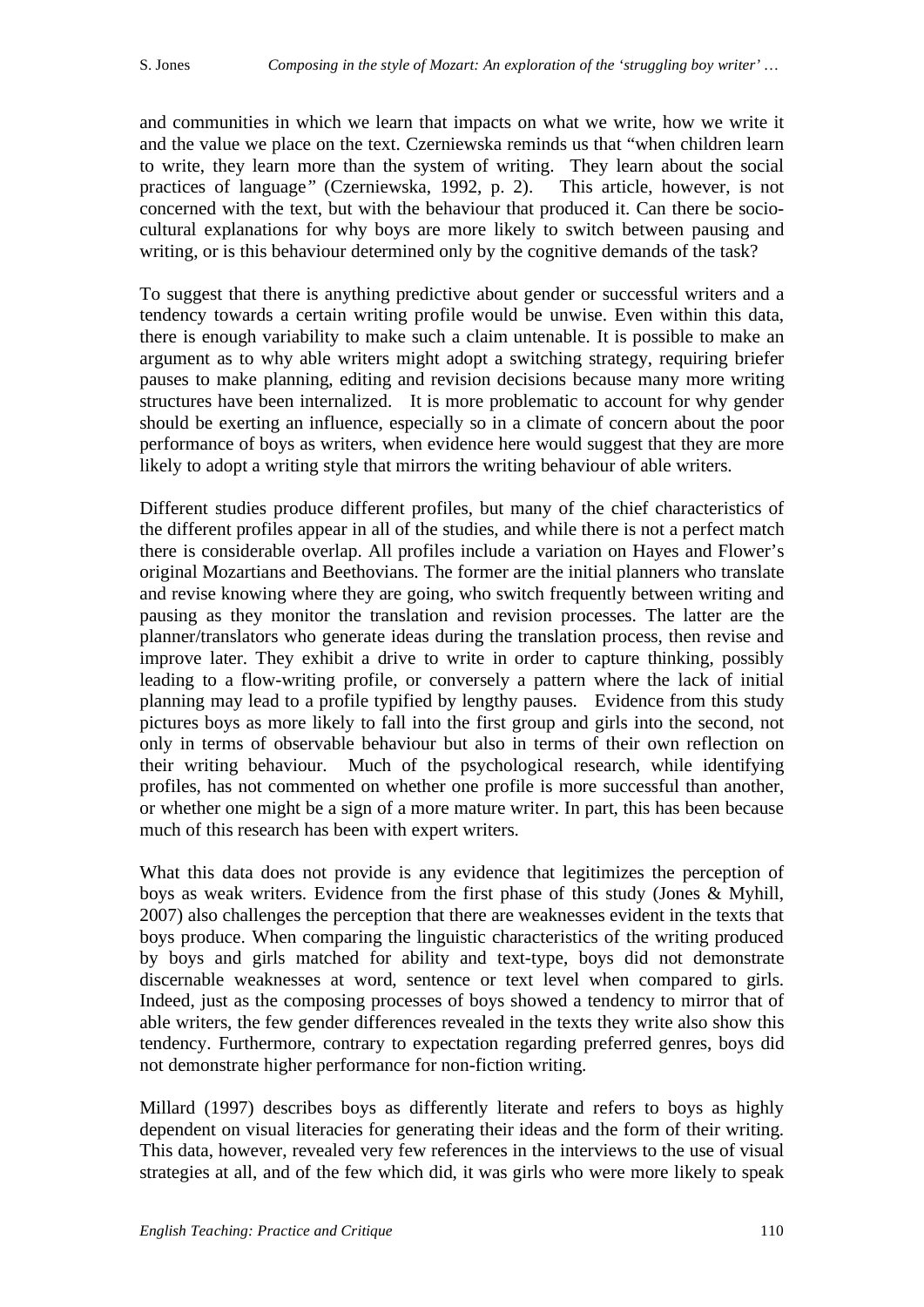of their own tendency to visualise and to be the observer of scenes in order to generate ideas. The tendency to visualise as a strategy to generate ideas also seems to decrease with ability, with low-ability writers being three times more likely to refer to this strategy than high-ability writers. Whether the focus is the text or the composing processes employed, there is little here to encourage the characterisation of boys as struggling writers. It remains the case, however, that more boys than girls are represented in the lower scores for attainment tests in English, particularly for writing tasks. If explanations for this underperformance cannot be found in their composing processes, or in the linguistic characteristics of what they write, explanations must be attributable to other aspects of performance such as motivation, testing mechanisms or teacher assessment and expectations.

Much of the research in gender and literacy has tended to treat boys and girls as two homogeneous groups, displaying separate and predictable gender identities, and the perception of language as a natural strength for girls and a problem for boys is an example of this tendency. It is not the intention of this article to present an alternative set of constructs that polarises boys as natural switchers and therefore skilled writers and girls as naturally settled and therefore unthoughtful writers. The evidence presented here, however, goes some way to contesting the notion of the struggling boy writer, and refocusing attention on the varying needs of all those who struggle with writing.

### **REFERENCES**

Barrs, M., & Pidgeon, S. (2002). *Boys and writing.* London: CLPE.

- Browne, A. (1994). The content of writing in the early years: Issues of gender. *Reading, 28*(3), 2-8.
- Butler, J. (1990). Performative acts and gender constitution: An essay in phenomenology and feminist theory. In S. Case (Ed.), *Performing feminisms: Feminist critical theory and theatre* (pp. 270-282). Baltimore: Johns Hopkins UP.
- Czerniewska, P. (1992). *Learning about writing*. Oxford: Blackwell.
- Daly, C. (2002). *Literature search on improving boys' writing.* London: Ofsted.
- DfES (2006). GCSE attempts and achievements in selected subjects for pupils at the end of Key Stage 4 in secondary schools by the end of 2004/5. Retrieved March 26, 2006 from

http://www.dfes.gov.uk/rsgateway/DB/SFR/s000631/tab010.xls.

- Epstein, D., Elwood, J., Hey, V., & Maw, J. (Eds.). (1998). *Failing boys? Issues in gender and achievement.* Milton Keynes: Open University Press.
- Francis, B., Read, B., & Melling, L. (2003). University lecturers' perceptions of gender and undergraduate writing. *British Journal of Sociology of Education, 24*(3), 357-373.
- Greene, S., & Higgins, L. (1994). 'Once upon a time': The use of retrospective accounts in building theory in composition. In P. Smagorinsky (Ed.), *Speaking about writing* (pp. 115-140)*.* London: Sage.
- Gould, J. (1981). Composing letters with computer-based text editors. *Human Factors*, *23*, 593-606.
- Haas, C. (1996). *Writing technology: Studies in the materiality of literacy.* Mahwah, NJ: Lawrence Erlbaum Associates.